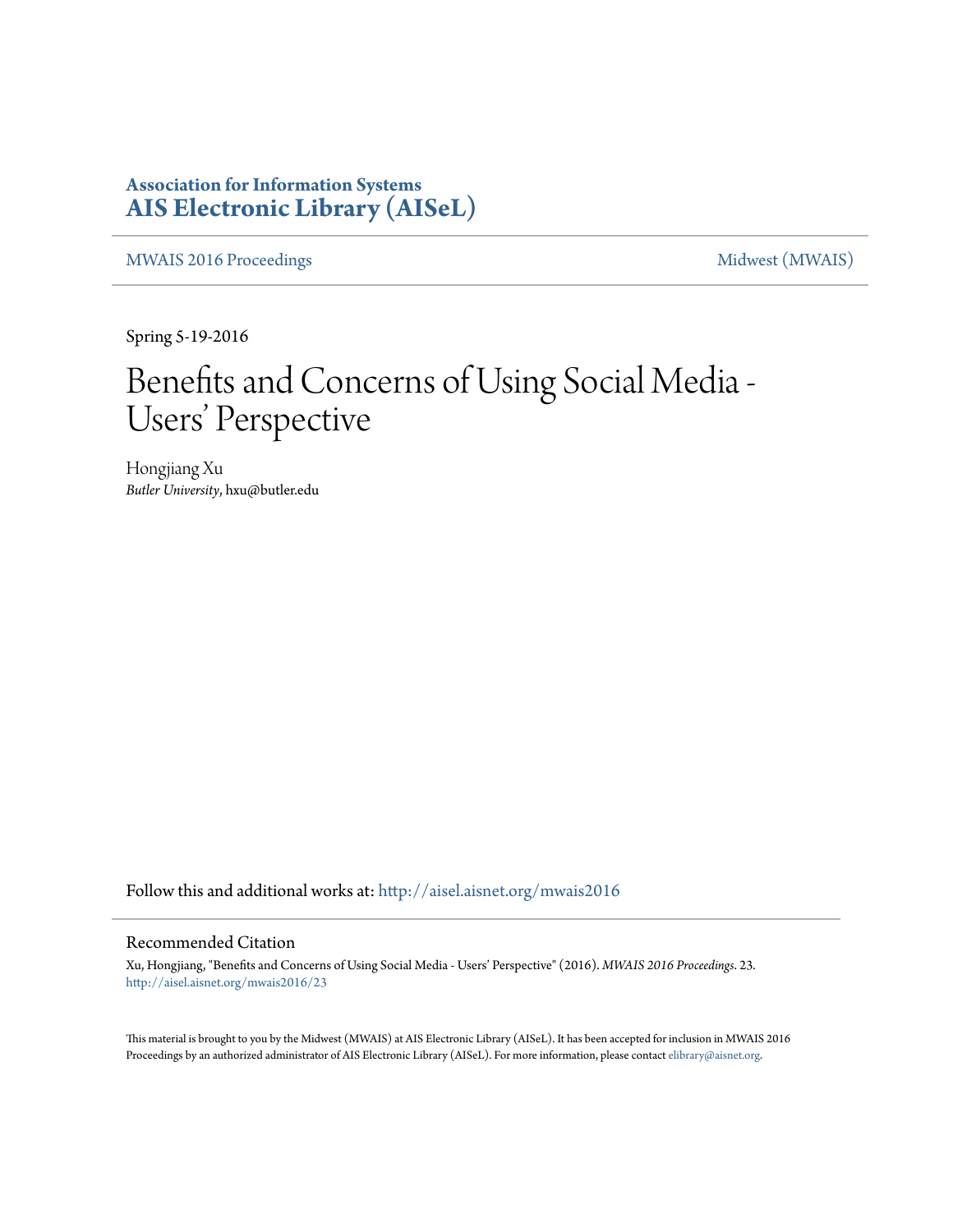## **Benefits and Concerns of Using Social Media - Users' Perspective**

**Hongjiang Xu** Butler University hxu@butler.edu

#### **ABSTRACT**

Social media has become one of the major channels that people utilize to connect with others and the rest of the world. This study used a large scaled survey to gather data from people that are using social media to investigate the benefits and concerns that end users have with regard to using social media. The results show that the most signification benefits survey participants perceive of using social media is to improve communication with other people. At the same time, most of people also believe social media is a good marketing tool and can help collaborate with others. As to concerns of using social media at work / school, many participants agree that there are additional barriers to using social media at work / school, relating to the extra security, privacy and legal concerns.

#### **Keywords**

Social Media, Users, Social Media Benefits, Social Media Concerns, Users Perspective.

#### **INTRODUCTION**

Over the last decade, usage of social media has increased dramatically. Nowadays, people check what is happening in society, community, work, social groups, family and friends through social media. Over the last two decades, we have undergone a rapid evolution of how individuals access information, from in-person conversations and mailed letters, telephone calls and reading the daily newspaper, to the more recent habits of checking e-mail and websites, to now, when millions of people check on social media to get connected with the world around them, many connected to several social media sites from the time they wake in the morning until when they go to sleep. Social media may have started with the simple notion of casually connecting friends and relatives, but from those origins, they have become complex, an overlapping nexus involving every sort of human activity imaginable (Xu, 2015). Social media are changing the way people communicate, collaborate, consume, and create (Aral, Dellarocas, & Godes, 2013). The Internet, and mobile technology's development and improvement have also helped to bring about easy access to social media from anywhere and anytime. Through its focus on building relationships and fostering interaction, social media can serve as a channel to help users and consumers overcome their reluctance (Chaney, 2013) to services and/or products offered in that medium. Users of social media often seek information from trusted sites and other trusted people. Social media has observed a phenomenal growth in user participation through reactive interfaces, low barrier to publication, and zero operational costs (Agarwal  $\&$  Yiliyasi, 2010).

There are numerous benefits to social media usage. Social networking sites (SNS) can help in carrying out many tasks. They can help improve communication with other people inside of an organization, and with people outside of an organization. Social media have been used as effective marketing tools. Social media can also aid collaboration (sharing knowledge, views) with others. There are some general benefits of using social media, as there are also some specific benefits for particular industry and different type of users. For example, a recent study in healthcare identified six key benefits of use social media for health communication, and they are: increased interaction with others, more available, shared and tailored information, increased accessibility and widening access to health information, peer/social/emotional support, public health surveillance, and potential to influence health policy (Moorhead SA, 2013).

On the other hand, there are also many limitations and barriers related to using social media. They include security issues, privacy, legal issues, and confidentiality. For example, using an SNS at work / school can impact on the security of important data (i.e., user details, other confidential information); it can interfere in the privacy of both the user and the organization. Originations may face legal consequences for activities carried out by students / employees on social networking sites (e. g. , posting comments, videos, pictures on Facebook or Twitter).

There are different types of social media, such as blogs, microblogs, social networks, social shopping sites, in addition to other Web 2.0 sites, such as YouTube and Flickr. The following is a list of the types of social media and examples of each (Liang & Turban, 2012):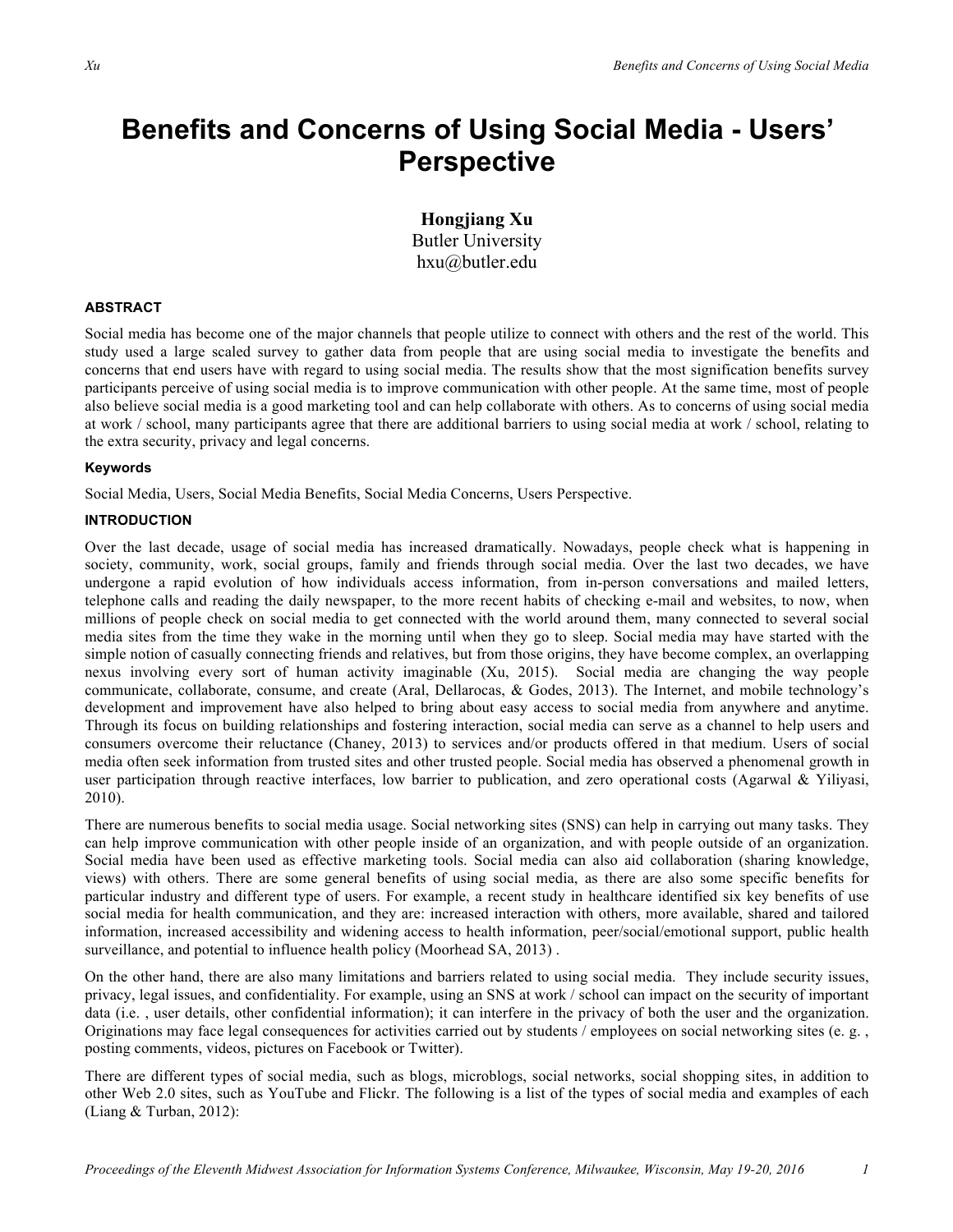- Blogs, wikis, microblogs (Twitter, Plurk)
- Social networking sites (Facebook, LinkedIn)
- Presentation sites (YouTube, Flickr)
- Social shopping Web sites (Kactoos)
- Group buying Web sites (Groupon)

#### **THE SURVEY**

This study used a large scaled survey to collect data. People that have had experience in using any type of social media is the population of the study. The link of the survey questionnaire was distributed through different social media networks by open invitations. The participants were also encouraged to post the survey link at their own social media network. Control variables such as: age, gender, and occupation are used in order to distinguish different respondent groups and test whether there are any differences of the responses among different groups.

The first section of the survey questionnaire explained the purpose of the study and ensure the confidentiality of the response. The development of the survey instruments was based on the literature review of academic and practical articles in the related fields. Where possible, constructs that have been empirically tested as valid were adapted for this study. However, for the social media related constructs, due to the novelty of the research area, many of those are still in the developmental stage, or exist just as theory, or only come from a practical perspective, and do not have well-grounded theory paired with empirical validation. Therefore, in order to develop the constructs related to social media, the study used two different approaches, for the constructs that exist not exclusively in social media, the study 'borrowed' well-tested constructs for those components from related research areas. For the constructs that are unique to social media, the most recent academic studies, and practical insights from the social media field were used to help build the constructs of the survey questionnaire.

#### **THE RESULTS**

The preliminary results of the current research project is discussed in this section. There are in total 141 survey were completed, some of them have some missing data for some of the survey items. The participants are 57% female, and 43% male. For the age distribution, 5% under 20, 30% age of 21-30, 18% of age 31-40, 19% of age 41-50, and 29% over 50 year of age.

#### **The purposes of using social media**

What do people use social media for? In order to find out what are the major purposes for users to use Social media, we asked the survey participants to select all the purposes why you use social media. The following table shows the results from the survey.

| Purposes of using social media | $\frac{6}{9}$ |
|--------------------------------|---------------|
| Business / School / Academic   | 54%           |
| Lifestyle                      | 43%           |
| Leisure time                   | 72%           |
| Networking                     | 68%           |
| Personal                       | 73%           |

#### **Table 1: The purposes of using social media**

Please note that the participants were asked to selected all that apply for this questions, one person could selected one to five of the options given, therefore, this question's total percentage is more than 100%. Four out of five purposes have more than 50% of people selected them, they are 'business/ school / academic', 'Leisure time', 'networking' and 'personal', which the highest percentage of 73% for 'personal' purposes. The only purpose have less than 50% is 'lifestyle', which is 43%, but still very close to 50%. It is interesting to note that participants use social media for personal, leisure time and networking more than for business / school.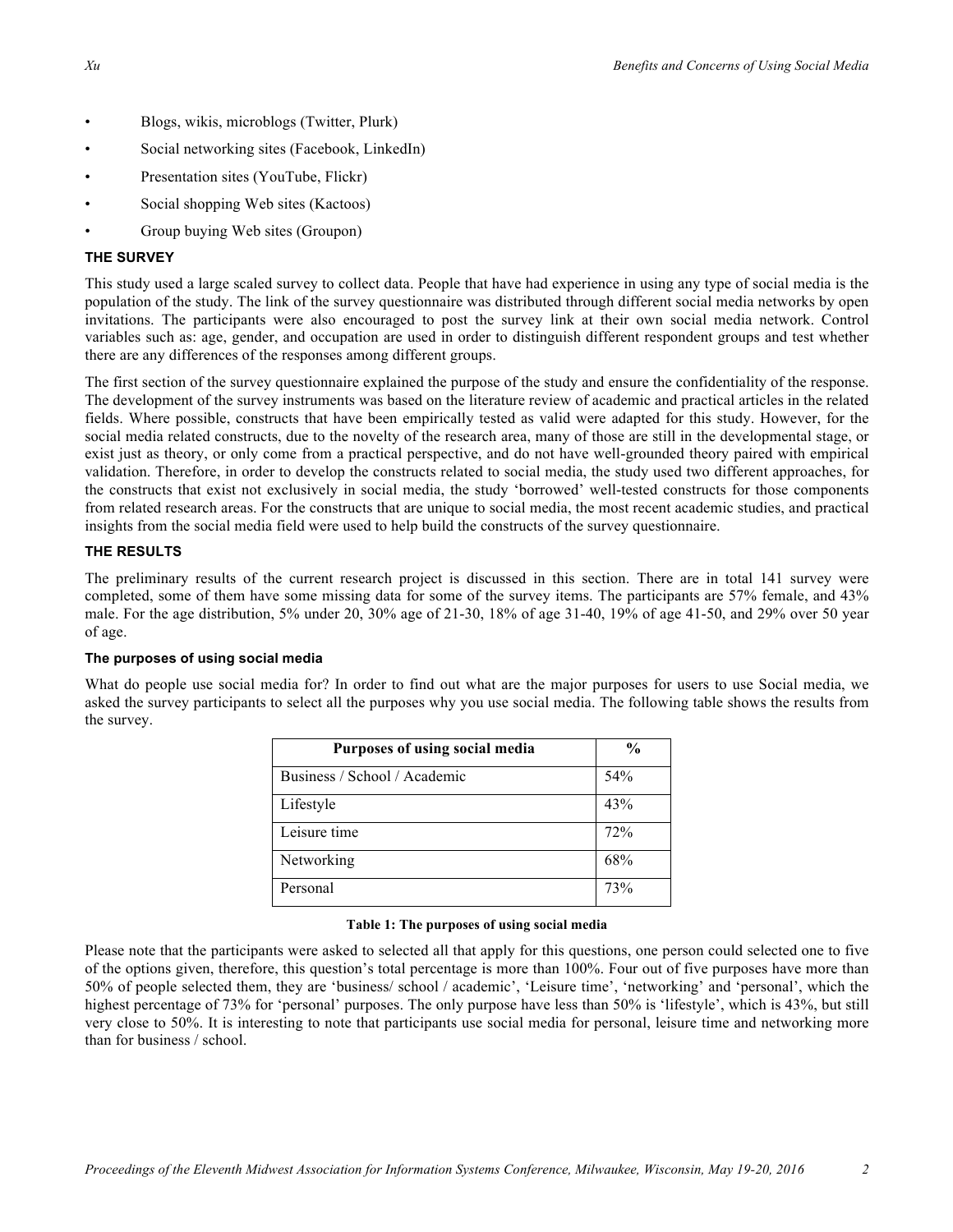#### **Types of Social Media**

There are many different types of social media, some are used more than others. The survey looked at what types of social media the participants use. Similar to questions ask for purposes of the social media usage. We instructed the participants to select all types that they use.

| Which of the following social media do you<br>use? Please select all that apply | $\frac{0}{0}$ |
|---------------------------------------------------------------------------------|---------------|
| Blogs, wikis, microblogs (Twitter, Plurk)                                       | 51%           |
| Social networking sites (Facebook, LinkedIn)                                    | 97%           |
| Presentation sites (YouTube, Flickr)                                            | 66%           |
| Social shopping Web sites (Kactoos)                                             | $4\%$         |
| Group buying Web sites (Groupon)                                                | 36%           |
| Other (please specify)                                                          | 13%           |

#### **Table 2: Type of social media the participants use**

Almost all the survey participants (97%) use social networking site such as Facebook and LinkedIn. This is not surprising as social networking sites are one of the most popular type of social media. In fact, when people mention social media, they mostly thinking about social networking sites rather than other types of social media. Presentation sites such as YouTube and Flickr is also a popular type of social media, with 66%.

#### **Social Media Benefits**

There are many reasons people use social media, one main reasons is that users' perceive that there are various benefits. This research looked into a few major benefits of social media as identified by previous literature.

| Social media benefits                                                                                  | Strongly<br>Disagree | Disagree       | Neither<br>Agree<br>nor<br>Disagree | Agree | Strongly<br>Agree | Total<br>Respons<br>es | Mean |
|--------------------------------------------------------------------------------------------------------|----------------------|----------------|-------------------------------------|-------|-------------------|------------------------|------|
| Social media is really useful                                                                          |                      | 4              | 20                                  | 57    | 36                | 122                    | 3.94 |
| Social<br>media<br>improve<br>can<br>communication with other people                                   | 4                    | $\overline{4}$ | 16                                  | 57    | 40                | 121                    | 4.03 |
| Social media is a good marketing tool                                                                  | 5                    | 10             | 26                                  | 45    | 36                | 122                    | 3.8  |
| (sharing<br>Collaboration<br>knowledge,<br>views) with others can be improved<br>by using social media | 6                    | 9              | 17                                  | 60    | 28                | 120                    | 3.79 |

#### **Table 3: Benefits of social media**

As you can see from the survey results, users rated all the listed social media benefits as high (mean above 3) to very high (mean above 4). The most significant social media benefits is that social media can improve communication with other people, with a mean of 4.03 on a 5 point Likert scale. For the overall benefit, majority of respondents agree or strongly agree that social media is really useful (mean 3.94).

#### **The Barriers of Using Social Media at Work / School**

With many benefits that social media might bring, it also came with some limitations and barriers. Especially while using social media at work / school, using company / school accounts and network, which are governed by stricter rules and organization guidelines. Table 4 shows the results of user's perceptions of certain barriers of using social media at the participants' work or school.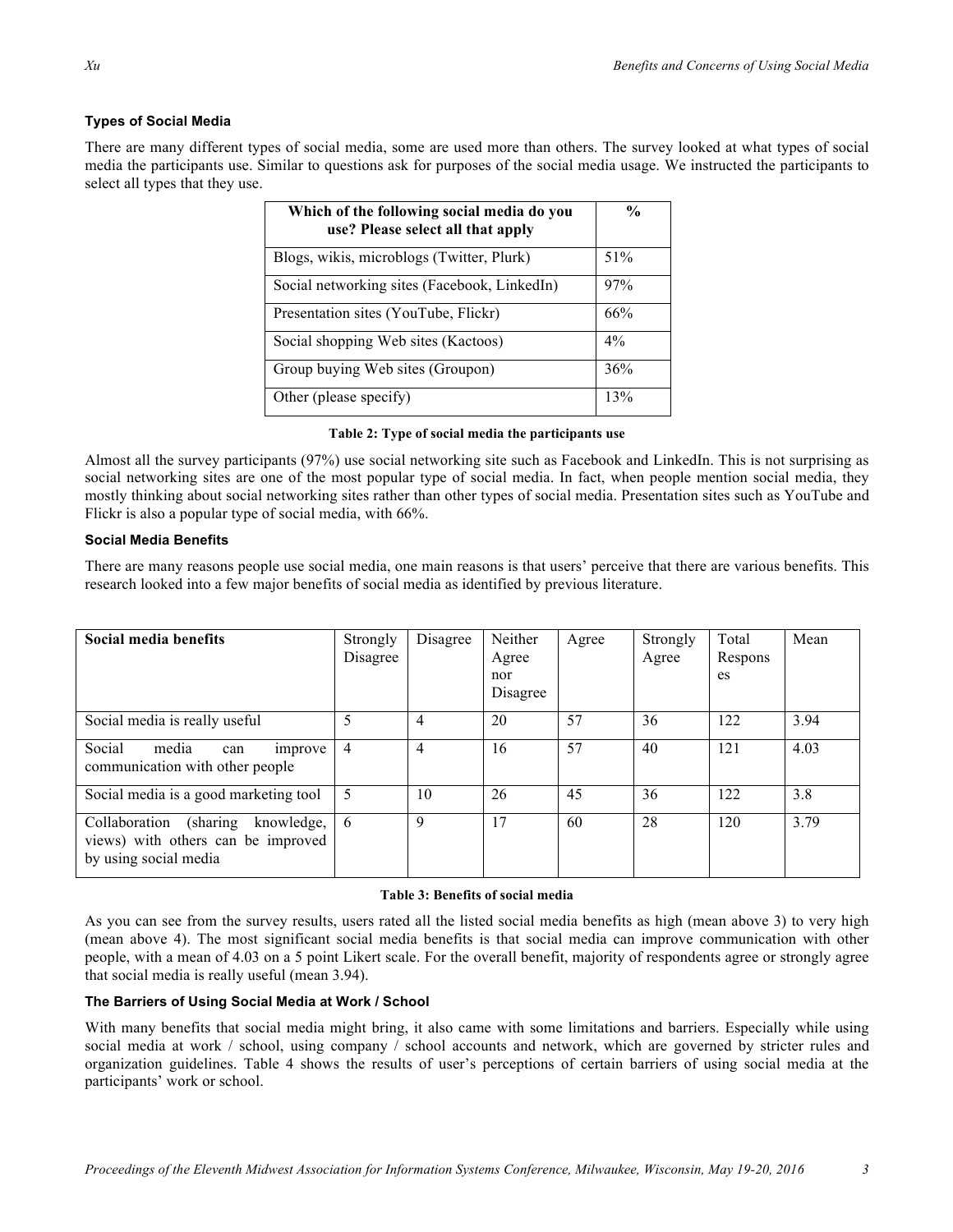| <b>Barriers</b>                                                                                                                                                                                                               | Strongly<br>Disagree | Disagree       | Neither<br>Agree<br>nor<br>Disagree | Agree | Strongly<br>Agree | Total<br>Respons<br>es | Mean |
|-------------------------------------------------------------------------------------------------------------------------------------------------------------------------------------------------------------------------------|----------------------|----------------|-------------------------------------|-------|-------------------|------------------------|------|
| Using social media at work / school<br>can impact the security of important<br>data (i.e. user details, other confidential<br>information)                                                                                    | 6                    | 7              | 34                                  | 58    | 17                | 122                    | 3.6  |
| Using social media at work / school<br>can interfere in the privacy of both the<br>user and the organization                                                                                                                  | 6                    | 6              | 24                                  | 63    | 23                | 122                    | 3.75 |
| Organization<br>face<br>legal<br>may<br>consequences for activities carried out<br>by students/ employees on social<br>sites(e.g.<br>networking<br>posting<br>comments, videos, pictures<br>$\alpha$ n<br>Faceboook, Twitter) | 6                    | 10             | 30                                  | 55    | 21                | 122                    | 3.61 |
| Users should be extra careful while<br>using social media at work / school                                                                                                                                                    | 3                    | $\overline{2}$ | 13                                  | 53    | 51                | 122                    | 4.2  |
| It is safe to use social media at work /<br>school                                                                                                                                                                            | 7                    | 20             | 42                                  | 49    | $\overline{4}$    | 122                    | 3.19 |

**Table 4: The barriers of using social media at work / school**

The most noticeable result from the survey regarding the barriers is that the overwhelming majority of the participants think 'users should be extra careful while using social media at work / school,' which is very significant and has the mean of 4.2 on a 5 Likert scale. Most people agree that using social media at work / school would cause additional confidentiality, security, privacy, and legal concerns. However, at the same time, most of people also think it is safe to use social media at work / school (mean 3.19).

#### **CONCLUSIONS**

Social media has become one of the major channels that people use to connect with others and the rest of the world. Many people using social media for both personal and business purposes. This study used a large scaled survey to gather data from people that are using social media to investigate the benefits and concerns that end users have with regard using social media. The concerns are particularly related to the barriers of using social media at work / school. The results show that the most signification benefits survey participants perceive in using social media are to improve communication with other people. At the same time, most people also believe social media can be good marketing tools and can help collaborate with others. As to concerns of using social media at work / school, many participants agree that there are additional barriers to using social media at work / school, in regarding to the extra security, privacy and legal concerns. Use of social media has become part of many people's daily life, therefore, this study of the benefit and concerns of using social media, can help both users and organizations better understand what is important for end users, and become more aware of certain issues.

#### **REFERENCES**

- Agarwal, N., & Yiliyasi, Y. (2010). *Information quality challenges in social media.* Paper presented at the International Conference on Information Quality (ICIQ), University of Arkansas at Little Rock.
- Aral, S., Dellarocas, C., & Godes, D. (2013). Introduction to the Special Issue—Social Media and Business Transformation: A Framework for Research. *Information Systems Research, 24*(1), 10.
- Chaney, P. (2013). Does social media impact ecommerce sales? *Practical Ecommerce - Insight for Online Merchants*. http://www.practicalecommerce.com/ Retrieved from http://www.practicalecommerce.com/
- Liang, T.-P., & Turban, E. (2012). Introduction to the special issue social commerce: A research framework for social commerce. *International Journal of Electronic Commerce, 16*(2), 5-13.